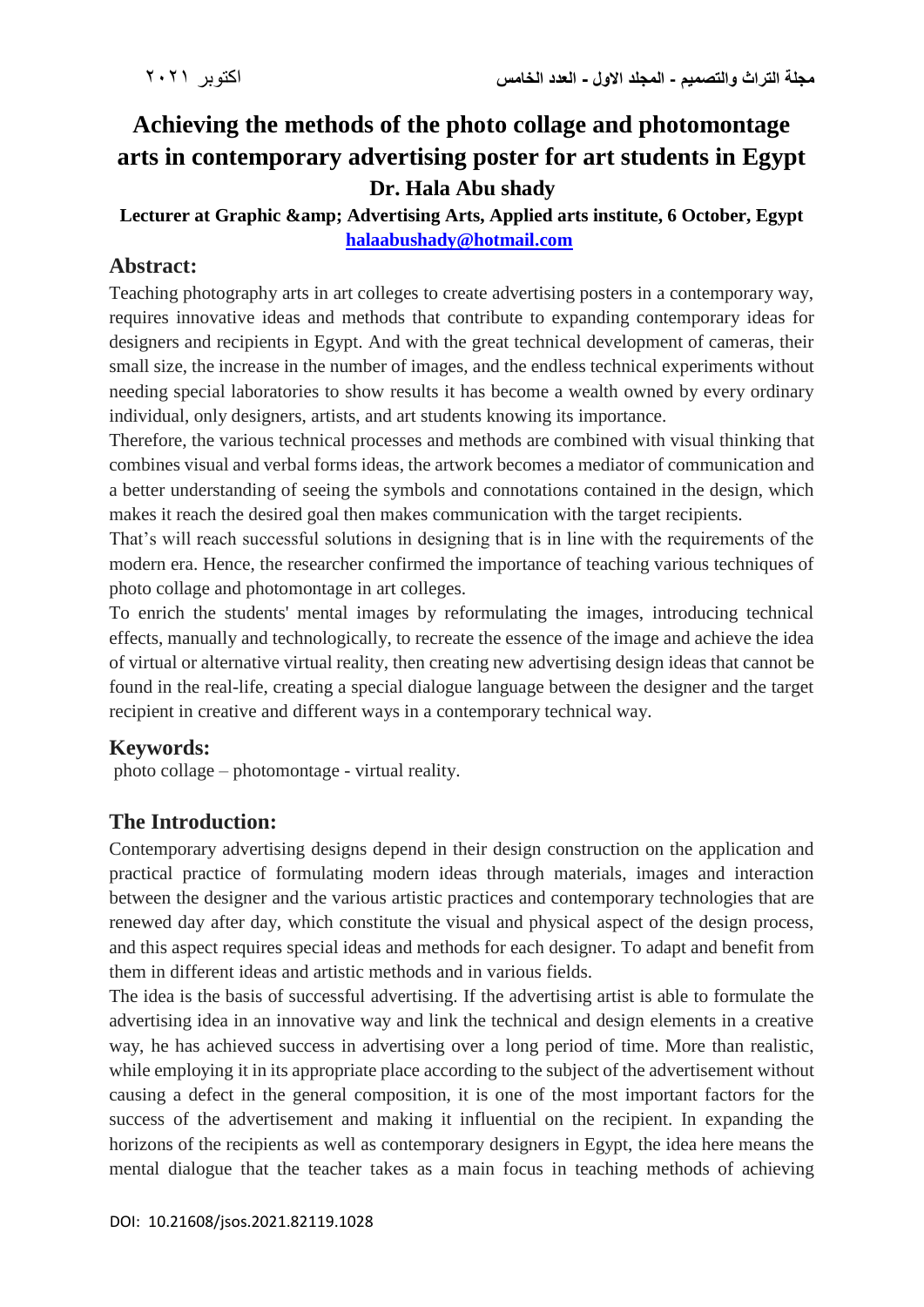contemporary media arts to reach successful solutions in designing an innovative advertising poster in line with the requirements of the modern era.

Photographic visuals have gone beyond the faithful transfer of reality, as artists have added to it many manual and experimental techniques developed day after day, so it has become an emotional and expressive visual art that addresses the feelings and affects the consciousness of the viewers.

In this research, the importance of teaching art college students to the methods and techniques of photo-collage and photo-montage in particular in the school curricula is emphasized. It cannot exist in the visual reality by making what is called virtual or alternative reality, which deepens the concept of the technical laws of the technically modified photograph, and creates a special language of dialogue between it and the recipients in exciting creative ways and different in design in a contemporary technical way in line with the data of the modern era evolving day after day.

## **Research Importance:**

1. Utilizing the arts of photo collage and photo montage to enrich the imagination of advertising designers in Egypt and create innovative advertising designs and ideas that enrich the imagination of the recipients and raise the public taste.

2. Take advantage of the philosophical dimension by using the method of achieving alternative or virtual reality in the art of photography that fits with the ideas of young people in our modern age.

## **Research problem:**

1. How to teach the art of photomontage and the art of photocollage in technical colleges to the extent that the teacher can apply it in the photographic course for graphic art students in Egypt. 2. Finding ways to create new ideas and design relationships in the advertising poster inspired by the alternative reality through the manual and graphic techniques of the various arts of photomontage and photo collages.

## **Research Aims:**

Finding ways to teach the arts of photo-collage and photomontage and access to innovative and contemporary artistic designs and combine them with the design of advertising posters for students of graphic arts in Egypt.

# **Research hypotheses:**

1. The researcher assumes the application of the photomontage and photocollage arts course in technical colleges to the extent that the teacher can expand the horizons of design innovation among graphic art students in Egypt.

2. Finding innovative methods and contemporary design relationships in the Egyptian advertising poster inspired by the manual and graphic techniques of the infinite and different arts of photomontage and photo collages.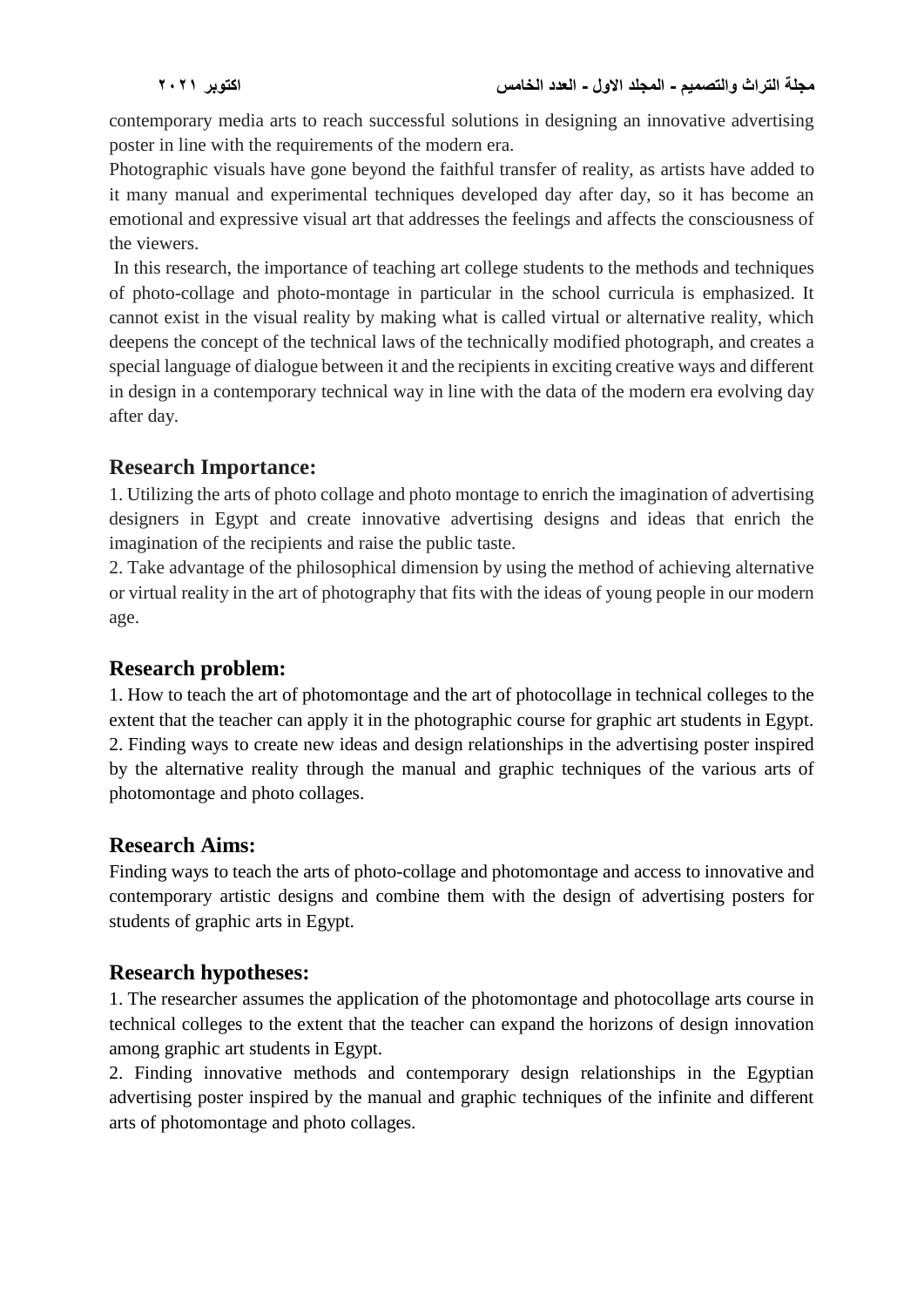## **key words:**

#### **Photo collage:**

It is an artistic technique used by many international photographic artists, through which the artist can add some parts or elements in a certain image and put them in another way, or empty some parts of the image to put them in another way manually by cutting and pasting them to give different textures on the surface of the painting or printing it to give The same feel as a glossy or matte photograph.

#### **Photomontage:**

It is an art dating back 150 years that has been used before in the technique of collage through which drawing, deletion and addition of some different raw materials together, and this was especially in the work of advertising posters in the past, and montage is basically the use of negative and positive photographs in the production of a work of art New (This method is now used to reformulate the photograph and introduce some different graphic technical effects and manipulations into the computer to recreate the essence of the image, and achieve a new image that cannot exist in the visual reality.

#### **Virtual Reality:**

It is a semi-realistic representation of things, bodies, people and their environments, in addition to the idea of permanent interaction, to give the recipient the exemplary life that he wants to exist in with all its data as if they were real things that exist on the ground, so he immerses himself in a fictional artificial environment created by the artist to achieve his artistic goals and transfer his ideas to this world with the help of his fertile imagination It is widely used in computer programs and technology games and has uses in various fields such as medicine, engineering, science, architecture, education and the arts in all its forms.

#### **Research Methodology:**

The research is based on the use of the descriptive approach and the applied approach through a practical application in teaching the arts of photocollage and photomontage and their various techniques to undergraduate students (18: 20 years) in the Graphic and Advertising Arts Department at the Higher Institute of Applied Arts in Sixth of October City, to create contemporary creative paintings that fit the spirit of the age and benefit Including creating contemporary advertising designs and ideas that students can benefit from in their future career as professional designers.

#### **Results:**

1. Access to some unique artistic and advertising designs associated with photo montage and photocollage techniques and integrate them with each student's own artistic styles.

2. The success of advertising posters creatively in our time depends in the design building on the good combination of virtual reality and the advertising message.

3. Reaching the best possible results available by using different photographic techniques in interaction with the advertising idea in a good and innovative way.

4. Incorporating virtual reality into the advertising design leads to a good interaction between the spoilers and the advertising message.